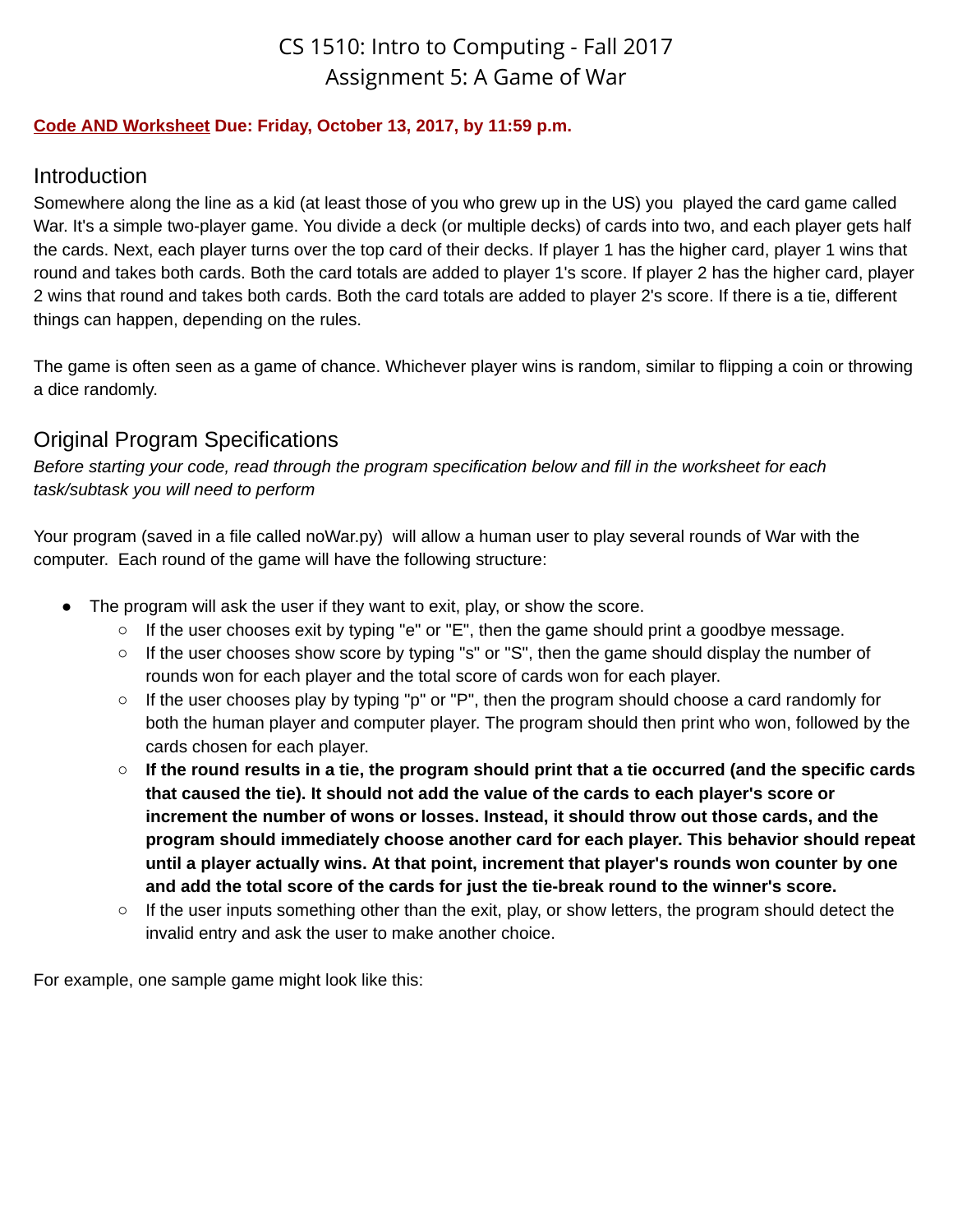$>>$ 

Welcome to the game of war. Press e to Exit, p to Play, and s to Show score y Incorrect input. Press e to Exit, p to Play, and s to Show score s

Your round wins: 0 My round wins: 0 Your card score: 0 My card score: 0

Press e to Exit, p to Play, and s to Show score p We tied. Better go again... You had: A Computer had: A

I won. You had: 7 Computer had: 10

Press e to Exit, p to Play, and s to Show score p You won! You had: Q Computer had: A

Press e to Exit, p to Play, and s to Show score s

Your round wins: 1 My round wins: 1 Your card score: 13 My card score: 17

Press e to Exit, p to Play, and s to Show score exit Incorrect input. Press e to Exit, p to Play, and s to Show score e

Thanks for playing!